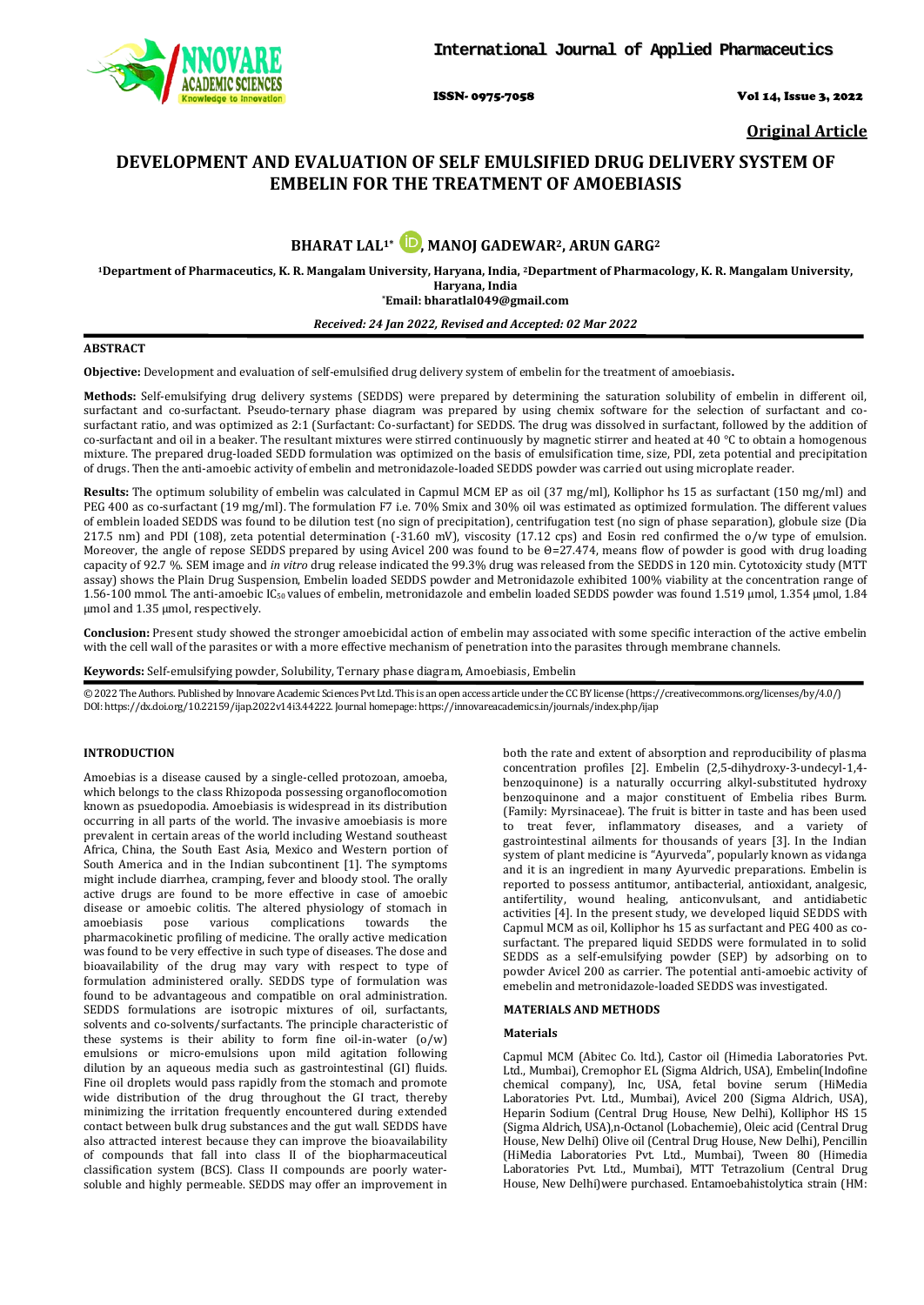IMSS), Diamond medium was gifted by Jamia Millia Islamia, University, MCF-7 cell line was gifted by NCCS, Pune. All the excipients and reagents were of analytical grade and double distilled water was freshly prepared whenever required throughout the study.

#### **Formulation development: Embelin containing SEDDS**

#### **Screening of components (oil, surfactant andco-surfactant)**

Selection of components (Oil, Surfactant and Co-surfactant) was done on the basis of saturation solubility of drug in various components as well as USFDA approval of components. The components having higher solubility were selected for the Embelin formulation. Ratio of surfactant and co-surfactant (Smix) was fixed by using pseudoternary phase diagram.

#### **Pseudo ternary phase diagram**

Pseudo ternary phase diagram was prepared by using chemix software 5 trial version having triangular format (triangle) which has three coordinates. Each coordinate represents one component of the emulsion system viz. (1) Oil phase (2) SA-Cos ratio phase and (3) aqueous phase. Each coordinate also represents 0 to 100% concentration of each of the phases in the increment of 10%. Water titration method was used to construct pseudoternary phase diagrams because this method is easy and scalable. In this study blank (without drug) SEDDS were prepared to find the area of the particular component system. Surfactant was blended with cosurfactant in fixed weight ratios (1:1, 2:1, 3:1, and 4:1) based on earlier reports [5]. Aliquots of each surfactant and cosurfactant mixture (Smix) were then mixed with oil at ambient temperature. For each phase diagram, the ratio of oil to the Smix was varied as 9:1, 8:2, 7:3, 6:4, 5:5, 4:6, 3:7, 2:8,1:9(v/v). Water was added dropwise to each oil-Smix mixture under vigorous stirring. After equilibrium, the samples were visually checked and determined as being clear emulsions or gels.

## **Method of preparation of SEDDS formulation**

SEDDS were prepared by using the ratio of oil-Smix [Capmul MCM: Kolliphor hs 15: PEG 400(2:1)] and a pseudoternary phase diagram was prepared. Dissolving the drug in surfactant followed by addition of co-surfactant and oil in a beaker. The resultant mixtures were stirred continuously by magnetic stirrer and heated at 40 °C to obtain a homogenous mixture. SEDDS is also known as Emulsion preconcentrate because when it comes in contact with water, it will convert in to Emulsion [5].



**Fig. 1: Self-emulsifying drug delivery system preparation method**

#### **Optimization of SEDDS formulation**

From above preparedternary phase diagrams, S: CoS (Smix) ratio which gives maximum area was selected and predicted that it should give stable emulsion. Based on the observations in the phase diagram, different batches of SEDDS containing embelin were prepared and optimization was done on the basis of, emulsification time % transmittance, particle size, polydispersity index and zeta potential of the reconstituted emulsions and precipitation of the drug from the respective batches of SEDDS as response parameters.

#### **Characterization of embelin loaded SEDDS**

### **Visual assessment of self-emulsification**

Evaluation of the self-emulsifying properties of SEDDS formulations was performed by visual assessment. The USP XXIV type II dissolution apparatus (Electrolab, Mumbai, India) was used to evaluate the efficiency of self-emulsification of different formulations. One gram of each formulation was added drop wise into 500 ml of distilled water maintained at 37 °C with gentle agitation condition provided by rotating paddle at 50 rpm. The time taken for the emulsion (until a clear homogenous system was obtained) formation was assessed visually as reported [5].

### **Clarity (transparency) test**

Transparency of emulsion was determined in terms of percentage transmittance determined using a spectrophotometer at 638.2 nm (UV, 1601, 220X Shimadzu, Japan) wavelength against distilled water blank [6].

#### **Dilution test**

Dilution test is conducted to observe whether the dissolved drug precipitates on dilution. The emulsion was diluted with water up to

100 times with stirring. It was then observed for any precipitation by measuring percent transmittance as described above [7].

#### **Centrifugation test**

This test is used to specify the stability of the emulsion whether it is monophasic or not. In this, the samples are centrifuged at 7500 rpm for 10 min and then are examined for whether the system is monophasic or biphasic [7].

#### **Globule size and polydispersity index determination**

The mean globule size (MGS) and polydispersity index of the emulsion was determined by light scattering based on laser diffraction using the particle size analyzer (Beckman Coulter Counter Delsa Nano C, USA).

#### **Zeta potential determination**

Beckman Coulter Counter Delsa Nano C, USA was used to measure the zeta potential of the globules based on the electrophoresis and electrical conductivity of the emulsion samples. The electrophoretic mobility (cm2/Vs) of the particles was converted to the zeta potential by in-built software based on the Helmholtz-smoluchowski equation.

#### **Viscosity measurement**

The viscosity was determined using a rotational viscosity measuring device coupled with concentric cylinders (Brookfield Rheometer, Model-RS3CPS230LS, Middleboro, U. S. A) and the results were recorded. Experiments were performed in triplicate for each sample, and results were presented as average±standard deviation.

#### **Drug release studies**

Drug release experiments were conducted using a modified dialysis method [5]. Initially, the dialysis tubing was soaked in the dialysis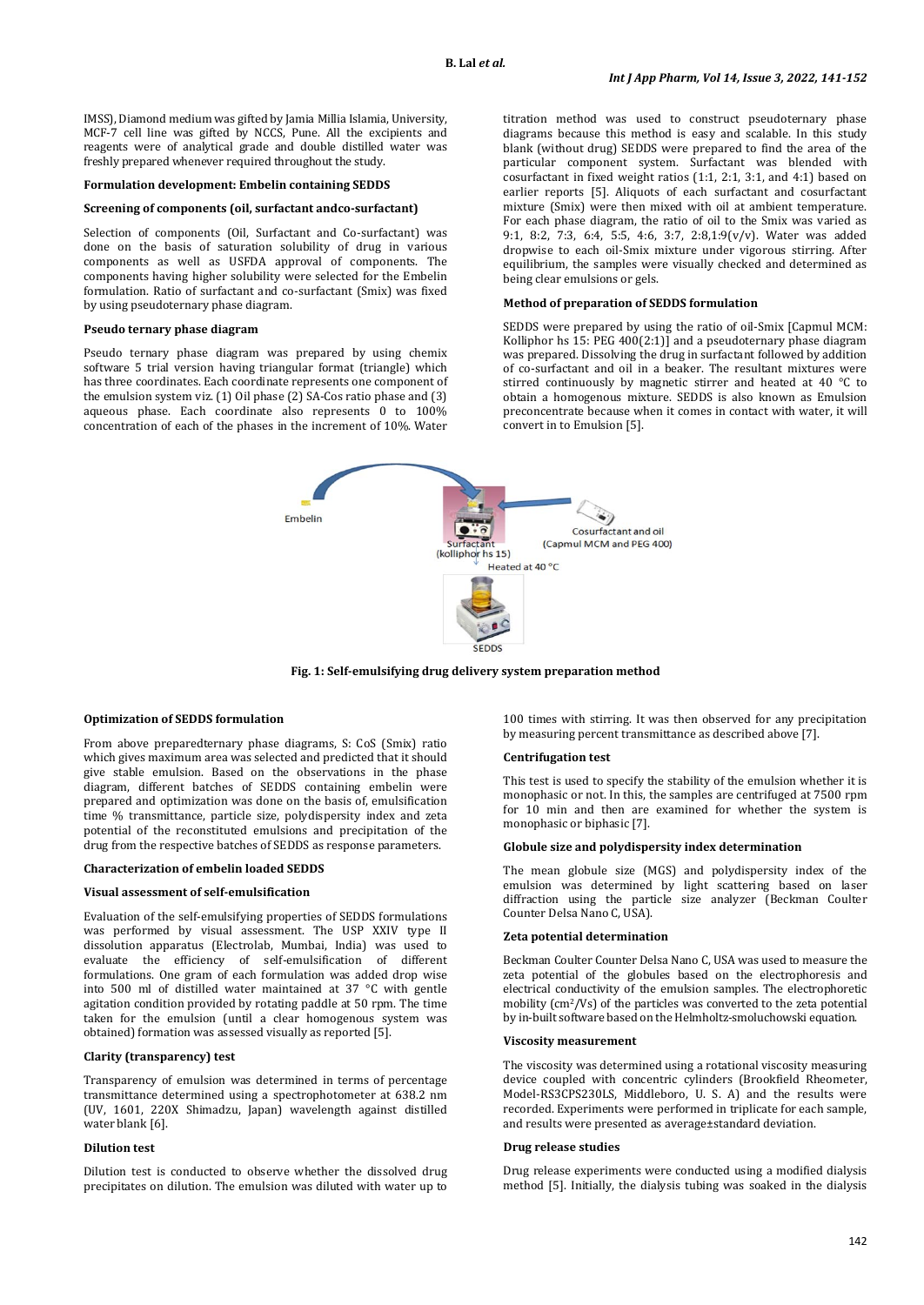medium for 12 h at room temperature which was treated at 40 °C before start of experiment. The diluted SEDDS formulation (equivalent to 10 mg) was placed in dialysis tubing and clamped on both sides. The secured dialysis tube was allowed to rotate freely in the dissolution vessel of USP XXIV type-II dissolution apparatus (Electrolab, Mumbai, India) containing 500 ml of phosphate buffer (pH 7.4) at  $37\pm0.5$  °C and stirred at 50 rpm. An aliquot of 5 ml was withdrawn at predetermined time intervals and filtered through 0.45 μm filter. The withdrawn volume was replenished immediately with same volume of fresh medium in order to keep total volume constant and maintain sink conditions. The concentration of embelin in the filtrate was analyzed using UV spectrophotometer at 285 nm. The blank SEDDS without drug was processed similarly and used as a reference to avoid interference from the formulation components, if any. The mean of at least three determinations was used to calculate the drug release [5].

### **Preparation of solid self-emulsifying powder**

Self-emulsifying powder was prepared to overcome the disadvantages associated with liquid SEDDS. Hence to increase the stability and patient compliance optimized formulation F7 was adsorbed onto Avicel 200. The amount of Avicel 200 adsorbed to produce the free-flowing powder was  $\frac{1g}{g} (0.5g/g, \frac{1g}{g}, \frac{1.5g}{g} )$  of SEDDS formulation). This low amount of Avicel 200 required to produce free-flowing characteristics may be due to the larger surface area and adsorption capacity of Avicel 200. Thus the Self emulsifying powder containing avicel 200 (1g/g) as adsorbent carrier was selected Aerosil 200 (1 gm) was added slowly and mixed vigorously to get the granular mass. The granular mass were passed through 500 microns mesh (35 mesh) to get a uniform free-flowing granules. The granules were stored over anhydrous calcium chloride in a desiccator [8].

## **Characterization of embelin loaded self-emulsifying powder**

### **Flow properties**

Angle of repose (θ) for embelin loaded solid SEDDS was determined by Carr's method. Briefly, the sample was poured through a funnel with its tip position data fixed height (h) on a horizontal surface until apex of piletouches the tip of the funnel. The angle of repose was calculated using the formula tan θ=h/r where r is radius of the pile of powder. Additionally, the flow rate was determined by measuring the time required for 1.0 g of formulation to flow through funnel with orifice of 1.5 cm diameter. The powder flow property was noted on the basis of time required to pass through orifice as less than 1 s (excellent), less than 5 s (good), less than 10 s (average) and more than 10 s (poor) [8].

#### **Drug content**

Embelin loaded SEDDS powder were dissolved in methanol and embelin was extracted by shaking at 37 °C for at least 30 min. Embelin concentration in methanol extract was analyzed using U. V spectrophotometer at 285 nm against blank [9].

### **Morphological analysis of embelin loaded SEDDS powder**

The outer macroscopic structure of the solid self-emulsifying powder(SEP) was investigated by scanning electron microscopy (S-4100, Hitachi, Japan) at 15 keV accelerating voltage.

### **Drug release studies**

Drug release experiments were conducted using a modified dialysis method. Initially, the dialysis tubing was soaked in the dialysis medium for 12 h at room temperature, which was treated at 40 °C before start of the experiment. The diluted SEDDS formulation (equivalent to 10 mg) was placed in dialysis tubing and clamped on both sides. The secured dialysis tube was allowed to rotate freely in the dissolution vessel of USP XXIV type-II dissolution apparatus (Electrolab, Mumbai, India) containing 500 ml of phosphate buffer (pH 7.4) at  $37\pm0.5$  °C and stirred at 50 rpm. An aliquot of 5 ml was withdrawn at predetermined time intervals and filtered through 0.45 μm filter. The withdrawn volume was replenished immediately with the same volume of fresh medium in order to keep the total volume constant and maintain sink conditions. The concentration of

embelin in the filtrate was analyzed using UV spectrophotometer at 285 nm. The blank SEDDS without drug was processed similarly and used as a reference to avoid interference from the formulation components, if any. The mean of at least three determinations was used to calculate the drug release [5].

#### *In vitro* **study of amoebiasis**

#### **Culture of test organism**

E. histolytic a HM1:IMSS was culture in falcon flask by using diamond TPS-1 medium. When the amoebic growth was confluent sub culturing was carried out by chilling the flask on ice to detach the amoebae and diluting the resulting suspension 2 to 3 times with fresh culture medium [10].

#### **Test procedure**

DMSO (50 µl) was added to embelin (1 mg) followed by enough culture medium to obtain concentrations of 1 mg/ml and sonicated by bath sonicator. Two-fold serial dilutions were made in the well of 96 well microtiter plates in 170 µl of culture medium. Each plate included metronidazole as a standard amoebicidal drug, control wells (culture medium plus amoebae) and a blank (culture medium only). A suspension of amoebae was prepared from confluent culture by pouring off the medium, adding 2 ml of fresh mdium and chilling the culture on ice to detach the organism from side of the flask. The number of amoeba per milliliter was estimated with a hemacytometer and trypan blue used to confirm viability. Fresh culture medium was added to dillute the suspension to 105per ml and 170 µl of this suspension was added to test and control well. An inoculum of 1.7x104 organism was chosen so that confluent growth. Plates were sealed with parafilm and placed in incubating chamber at 37 °C for 72h [10].

### **Assessment of antiamoebic activity**

After incubation, the growth of amoebae checked with a low-power microscope. The culture medium was removed by inverting the plates and shaking them gently. Plates were then immediately washed once sodium chloride solution (0.9%) at 37 °C and dry at room temperature and amoebae were fixed with methanol and, when dry, stained with aqueous eosin (0.5%) for 15 min. Stained plates were washed with distilled water.200 µl portion of 0.1N NaOH solution was added to each well to dissolve the protein and release dye. The optical density of the resulting solution in each well determine at 490 nm with a microplate reader (Bio-red) [10]

#### *In vitro* **cell line studies**

#### **Cytotoxicity studies (MTT assay)**

MCF-7 cells were cultured and maintained as a monolayer in Dulbecco's modified Eagle's medium (DMEM) supplemented with10% of fetal calf serum (FCS), antibiotics: 100 IU/ml of penicillin and 100 mg/ml of streptomycin. All cells were cultured in flasks at 37 °C in the 100% humidity atmosphere and 5% of CO2. Only viable cells were used in the assay. Exponentially growing cells were plated at 1.2 ×104 cells per well into 96-well plates and incubated for 48 h before the addition of drugs. Stock solutions of compounds were initially dissolved in 20% (v/v) DMSO and further diluted with a complete fresh medium. The growth-inhibitory effects of the compounds were measured using a standard tetrazolium MTT assay. After 48 h of incubation at 37 °C, the medium was removed and 5 ml of MTT reagent (5 mg/ml) in serum-free medium was added to each well. The plates were incubated at 37 °C for 4 h. At the end of the incubation period, the medium was removed and pure DMSO (100 ml) was added to each well. The metabolized MTT product dissolved in DMSO was quantified by reading the absorbance at 570 nm. All assays were performed in triplicate. Percent viability was defined as the relative absorbance of treated versus untreated control cells. Plates were analyzed in an ELISA plate reader at 570 nm with a reference wavelength of 655 nm [11].

#### **Pharmacokinetics study of embelin**

Method described in the previous section after method development by UV was successfully applied to quantify plasma concentration of embelin in pharmacokinetics study.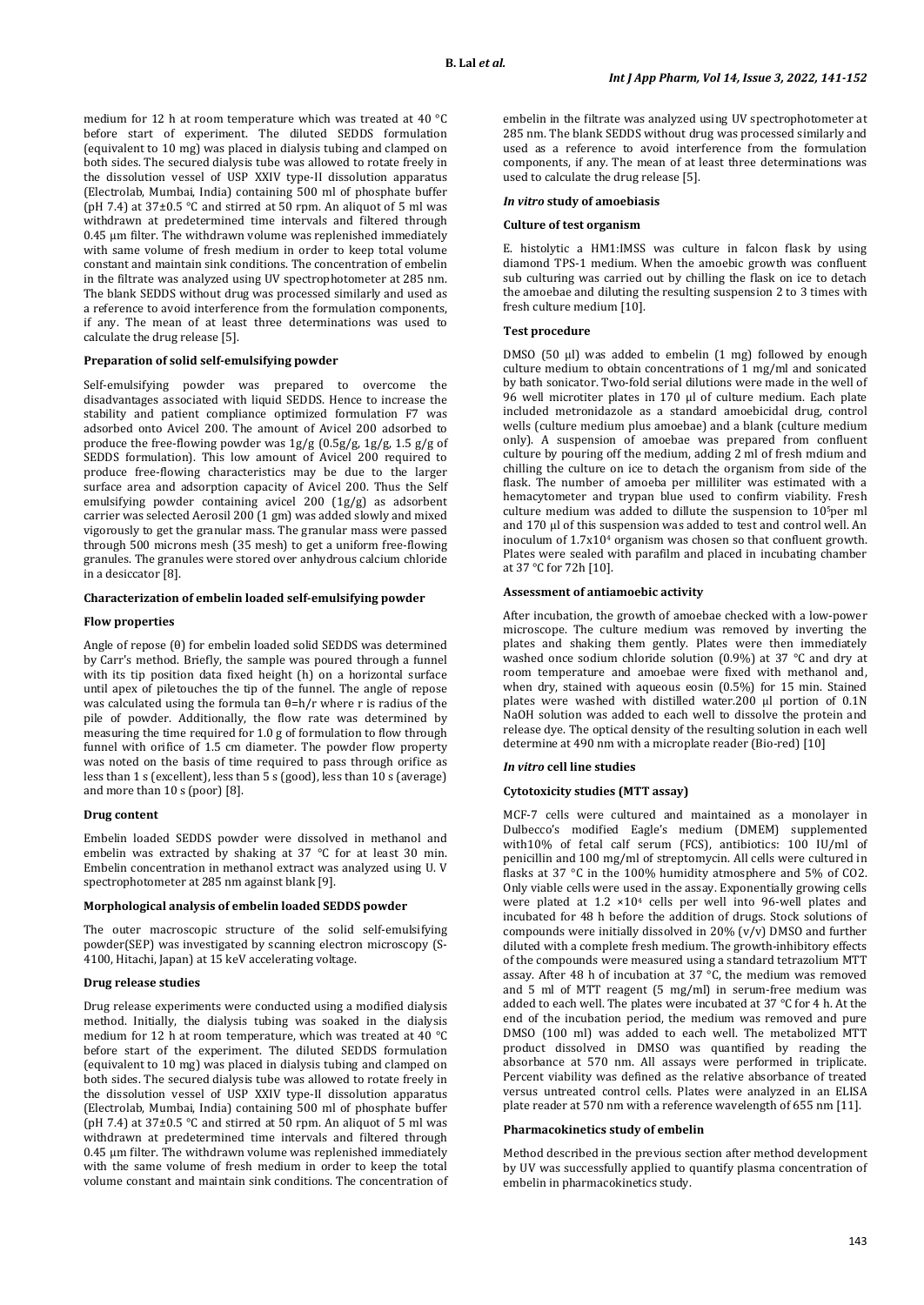### **Animal**

Guinea pig of either sex (550-650 gm) was used to study pharmacokinetics of plain drug suspension of embelin (Control) and embelin loaded SEDDS powder formulations (Test) after oral administration. Animals were procured from Animal house of ISF College of Pharmacy, Moga, India and were housed under standard laboratory conditions with free access to food and water. The animals of both groups test and control were fasted overnight  $\lceil \sim 14 \rceil$ h) and had free access to water throughout the experimental period. Experimental procedure was adopted according to the method reported earlier [12]. Protocol for studies was approved by the Institutional ethical committee at ISF College of Pharmacy, Moga, India. The experiments were conducted with as per CPCSEA (Committee for Prevention, Control and Supervision of Experimental Animals, approval NoISFCP/IAEC/CPCSEA/Meeting No. 7/2012- 13/Protocol No.126) guidelines.

#### **Route of administration and withdrawal of blood samples**

Plasma drug concentration-time pride and pharmacokinetic parameters were obtained from oral administration of plain drug suspension followed by oral administration of prepared Embelin loaded SEDDS powder formulations. 2 groups of guinea pig were taken for pharmacokinetic studies. Each group had 6 guinea pig. Table 1 represents groups and the dose of embelin administered to guinea pig. The formulation was administered orally with oral feeding cannula.

For oral studies, a group of rats  $(n = 6)$  were administered with prepared Embelin loaded SEDDS powder and plain drug suspension at a dose of 10 mg/kg.

#### **Table 1: Experimental layout for pharmacokinetic study**

| Group | No. of animals | Dose (mg/kg) | Route of administration | Sampling route | Drug                          |
|-------|----------------|--------------|-------------------------|----------------|-------------------------------|
|       |                | ιu           | Oral                    | rarsal vein    | Embelin Plain Drug Suspension |
| 2nd   |                |              | Oral                    | Tarsal vein    | Embelin loaded SEDDS powder   |

After oral administration of embelin loaded SEDDS powder, 0.5 ml of blood samples were collected from Tarsal vein in previously heparinised [(30 units/10 µl) prepared in 0.9% NaCl solution] and labeled eppendorf's tubes at predose and at 0, 0.5, 1, 2, 4, 6,8, 12,16 and 24 h post-dose. The suspension was prepared by suspending the amount of plain drug powder in 0.3 % of DMSO (dimethyl sulfoxide) in water.

Plasma was harvested from the blood by centrifugation (10000 rpm, 10 min) at zero degree celcius temperature on refrigerated centrifuge apparatus (Ultracentrifuge sigma, U. S. A) and kept at-20 °C until used. Plasma samples collected from guinea pig were analyzed using validated bio-analytical method and drug plasma concentration values were determined from the calibration curve.

## **Histopathology study**

Animals (Guinea pigs) divided into 5 groups (n=3). Embelin loaded self-emulsifying drug delivery systems (SEDDS) were prepared and embelin loaded self-emulsifying drug delivery systems (SEDDS) in powder form were administered orally and compared with the marketed formulation of metronidazole in table 2.

**Table 2: Experimental layout for histopathology study**

| <b>GROUP-1</b> | Disease control                                                                                     |
|----------------|-----------------------------------------------------------------------------------------------------|
| GROUP-2        | 100 mg/kg/day (5 d), orally for Metronidazole                                                       |
| GROUP-3        | 10 mg/kg/day (5 d), orally for Embelin powder form                                                  |
| GROUP-4        | 10 mg/kg/day (5 d), orally for embelin loaded self-emulsifying drug delivery systems (SEDDS).       |
| GROUP-5        | 10 mg/kg/day (5 d), orally for Embelin loaded self-emulsifying drug delivery systems (SEDDS) Powder |

### **Inoculation procedure**

For inoculation in animals the strain of E. histolytic a was cultured in several tubes of the medium and incubated for 48 h. At the end of incubation, the fluid phase of the cultures pooled, and centrifuged for 10 min. The supernatant was discarded and the deposit was washed three times with phosphate buffer saline (pH 7.2). Finally, the deposit was suspened in small volume of phosphate buffer saline, the count of amoebae was adjusted to 2x10<sup>5</sup> per ml by adding the required amount of phosphate buffer saline. 0.5 ml of this suspension containing 105amoebae was used for infecting each animal [13].

#### **Antiamoebie evaluation in experimental caecal amoebiasis**

The animals were maintained on standard pelleted diet and water. The animal was fasted for 36-48 h prior to infection. The inoculum was prepared by pooling a number of 48 h culture flasks and centrifuging at low speed to minimize the bacterial flora and concentrate the culture. The amoebae were counted using a haemocytometer. The animals were carefully anaesthetized with ketamine and a laparotomy was performed to expose the caecum. The amoebae were directly injected into the caecum. The caecum was replaced in the abdomen, the peritoneal cavity closed and the skin sutured. One set of the animals was segregated and kept as the untreated control [13].

#### **Drug administration**

All the formulations administered orally to the guinea pig with the aid of a blunt end needle and syringe. Metronidazole was administered similarly. The animals were treated for 5 d, with the

treatment commencing 24 h after infection. The animals kept aside as controls were treated with normal saline. The number of animals in each group will be 6. The rats were sacrificed at the end of the sixth day and the caecum was taken out from each animal and the caecal pathology by using stain haematoxylin [13]

## **RESULTS AND DISCUSSION**

#### **Saturation solubility**

The extent of the solubility of a substance in a specific solvent is measured as the saturation [concentration,](https://en.wikipedia.org/wiki/Concentration) where adding more solute does not increase the concentration of the solution and begins to precipitate the excess amount of solute.

Embelin was found to have highest solubility in Capmul MCM (oil), kolliphor hs 15 (surfactant) and PEG 400 (Cosurfactant). Fig. 2 shows the graphical representation of the saturation solubility of embelin in different oils, surfactants and co-surfactants and Data given in mean±SD, n=3.

#### **Formulation development and optimization of embelin loaded SEDDS**

Self-emulsifying drug delivery system was prepared according to the procedure mentioned and further, it was optimized on the basis of emulsification time, particle size, PDI, transmittance, precipitation of drug, zeta potential. Process parameters included concentration of oil, surfactant: cosurfactant ratio. A small-sized globule size was the aim of this study because they offered very high surface area for absorption, which leads to quick absorption of the drug and improves oral bioavailability.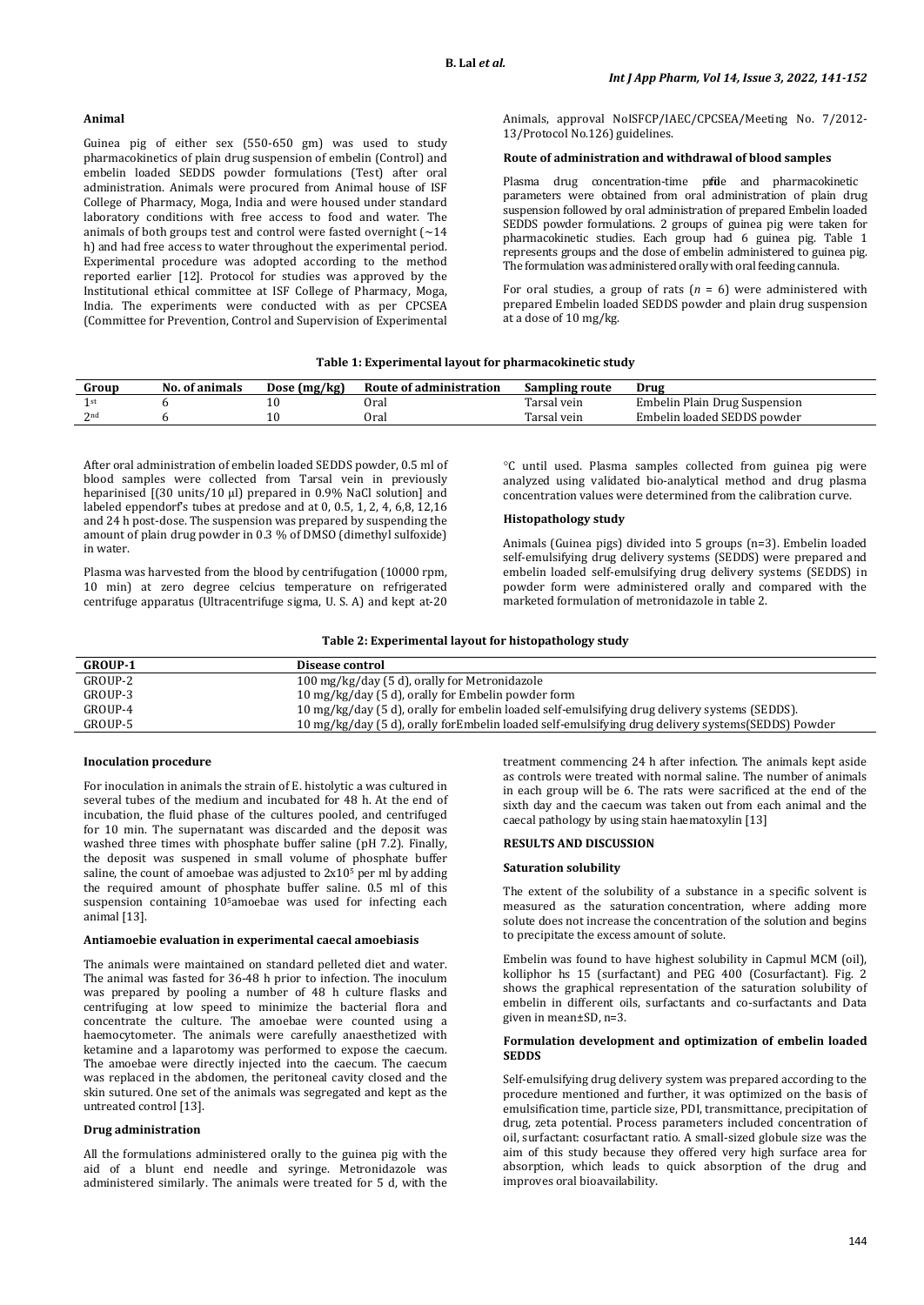#### **Screening of components**

One important consideration when formulating a self-emulsifying formulation is avoiding the precipitation of the drug on dilution in the gut lumen *in vivo* (Pouton 2000). Therefore, the components used in the system should have high solubilization capacity for the drug, ensuring the solubilization of the drug in the resultant dispersion. Screening of components was based on saturation solubility of the embelin in different oils, surfactants and cosurfactants. Table 3 shows saturation solubility's of selected components *i.e.* Capmul MCM, Kolliphor hs 15 and PEG 400.

## **Pseudoternary phase diagram**

Self-emulsifying systems form fine oil-water emulsions with only gentle agitation upon their introduction into aqueous media. Surfactant and cosurfactant get preferentially adsorbed at the interface, reducing the interfacial energy as well as providing a mechanical barrier to coalescence. The decrease in the free energy

required for the emulsion formation consequently improves the thermodynamic stability of the emulsion formulation [2]. Therefore, the selection of oil and surfactant, and the mixing ratio of oil to S/CoS, plays an important role in the formation of the emulsion. Screening of surfactant: the co-surfactant ratio was done on the basis of pseudoternary phase diagram using the water titration method. Table 4 and fig. 3 shows the screening of different ratios of surfactant: cosurfactant and pseudoternary phase diagrams prepared for different ratios of S: CoS *i.e.* from 1:1, 1:2, 1:3 and 1:4.

Table 3: Selected components on the basis of saturation solubility

| Components                   | Saturation solubility (mg/ml)* |
|------------------------------|--------------------------------|
| Capmul MCM (Oil)             | $37.17 \pm 0.01$               |
| Kolliphor hs 15 (Surfactant) | $150.42 \pm 0.06$              |
| PEG 400 (Co-surfactant)      | $150.29 \pm 002$               |

\*Data given in mean±SD, n=3



**Fig. 2: Saturation solubility of embelin in different excipients**



**Fig. 3: Pseudoternary phase diagrams of Capmul MCM (oil), Kolliphor hs 15: PEG 400 (SA: Cos) and water system (For Embelin) in Surfactant to co-surfactant ratio of (a) 4:1, (b) 3:1, (c) 2:1 and (d) 1:1**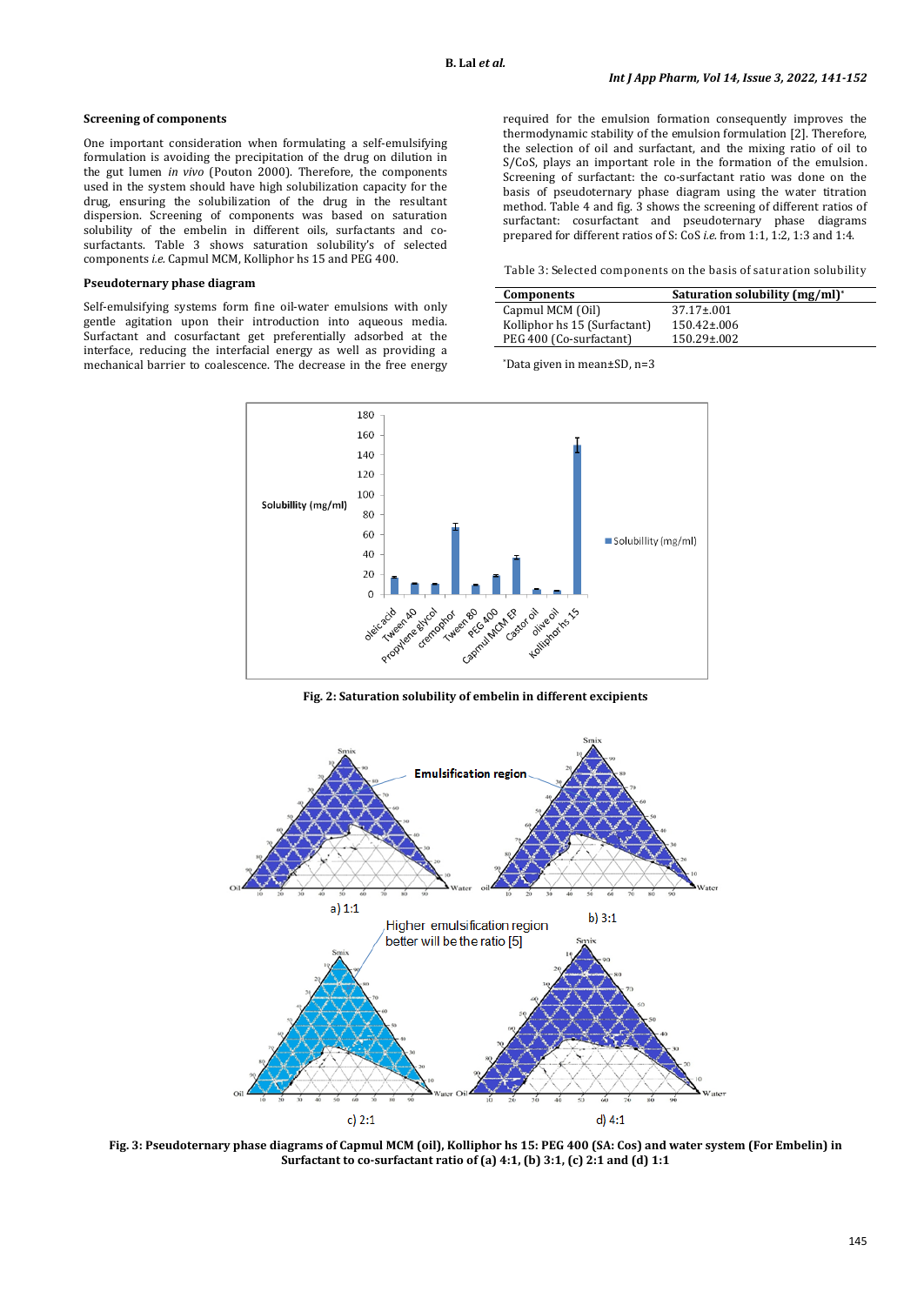| $Oil$ (ml)<br>Smix (ml) |                               | Dilution with water until emulsion remain clear (ml) |             |             |             |  |  |
|-------------------------|-------------------------------|------------------------------------------------------|-------------|-------------|-------------|--|--|
| (Capmul MCM)            | (Kolliphor hs 15 and PEG 400) | 4:1(SA:CoS)                                          | 3:1(SA:CoS) | 2:1(SA:CoS) | 1:1(SA:CoS) |  |  |
| 0.2                     | 1.8                           | Infinite                                             | Infinite    | Infinite    | Infinite    |  |  |
| 0.4                     | 1.6                           | 45                                                   | 67          | 85          | 21          |  |  |
| 0.6                     | 1.4                           | 2.7                                                  | 8.0         | 15          | $1.1\,$     |  |  |
| 0.8                     | 1.2                           | 1.9                                                  | 4.7         | 8           | 0.9         |  |  |
| 1.0                     | $1.0\,$                       | 0.74                                                 | 0.70        | 0.98        | 0.65        |  |  |
| 1.2                     | 0.8                           | 0.59                                                 | 0.60        | 0.71        | 0.59        |  |  |
| 1.4                     | 0.6                           | 0.52                                                 | 0.57        | 0.59        | 0.56        |  |  |
| 1.6                     | 0.4                           | 0.51                                                 | 0.51        | 0.53        | 0.50        |  |  |
| 1.8                     | 0.2                           | 0.50                                                 | 0.49        | 0.51        | 0.46        |  |  |

**Table 4: Pseudo-ternary phase diagram study for the selection of surfactant and Co-surfactant**

\*Data given in mean±SD, n=3

On the basis of this pseudoternary phase diagram study the optimized ratio of surfactant and cosurfactant *i.e.* kolliphor hs 15: PEG 400 was 2:1. Pseudoternary diagrams showed that with the increase in the surfactant concentration there is increase in the emulsifying region. Selection was totally on the basis of region of emulsification *i.e.* more the emulsification region better will be the ratio. Selected ratio *i.e.* 2:1 amongst other ratios provides the rapid emulsification and reduced globule size of the emulsion.

#### **Optimization of the SEDDS formulation**

From above ternary phase diagrams, S: CoS (2:1) give maximum area, so it should give a stable emulsion. Based on the observations in the phase diagram, different batches of SEDDS containing Embelin were prepared by increasing the concentration of the oil and diluting in a fixed volume of water. The optimization parameters for the respected batches were emulsification time, % transmittance, particle size, polydispersity index, zeta potential and precipitation of the drug. The dose of the drug and ratio of surfactant: cosurfactant were kept constant *i.e.* 8% and 2:1. With the increase in the oil concentration the S: CoS concentration was decreased simultaneously because of the fixed formulation size. The optimization chart shows an increase in the ratio of the oil phase (Capmul MCM) resulted in a proportional increase in particle size, because of the simultaneous decrease in the S/CoS proportion. Increasing the S/CoS ratio led to a decrease in mean droplet size. This could be attributed to an increased surfactant proportion relative to cosurfactant. It is well known that the addition of surfactants to the emulsion systems causes the interfacial film to stabilize and condense, while the addition of cosurfactant causes the film to expand; thus, the relative proportion of surfactant to cosurfactant has varied effects on the droplet size [2]. Similarly, there is the decrease in % transmittance value with increase in the concentration of the oil due to an increase in globule size of the emulsion formed. Negative zeta potential value of all the respected batches shows the presence of fatty acids in oil phase. For oral emulsion preparations, dilutability is very important parameter to confirm that the drug should not precipitate out on dilution in GIT.). Formulation 7 was the selected one on the basis of emulsification time no precipitation, zeta size, transmittance, PDI and zeta potential.

|  |  |  | Table 5: Optimization of self-emulsifying drug delivery system containing embelin, Data expressed as mean±SD, n=3 |
|--|--|--|-------------------------------------------------------------------------------------------------------------------|
|  |  |  |                                                                                                                   |

| Formulat <sup>n</sup> | Drug      | 0il | Smix(2:1) | <b>Dilutability</b><br>with water<br>(200 ml) | Emulsific-<br>ation<br>Time(Sec) | Size (nm)         | <b>PDI</b>        | Transmitta-<br>nce(%) | Ppt <sup>n</sup> of<br>drug | <b>ZetaPotential</b><br>(mV) |
|-----------------------|-----------|-----|-----------|-----------------------------------------------|----------------------------------|-------------------|-------------------|-----------------------|-----------------------------|------------------------------|
| F1                    | $8\%$ w/v | 5%  | 95%       | Clear                                         | 12                               | $112.65 \pm 1.4$  | $0.461 \pm 0.003$ | $98.3 \pm 0.23$       | Yes                         | $-15.14\pm0.11$              |
| F <sub>2</sub>        | $8\%$ w/v | 10% | 90%       | Clear                                         | 15                               | $127.76 \pm 0.76$ | $0.351 \pm 0.015$ | $96.7 \pm 0.15$       | Yes                         | $-17.29 \pm 0.10$            |
| F <sub>3</sub>        | $8\%$ w/v | 15% | 85%       | Clear                                         | 23                               | $140.43 \pm 0.44$ | $0.372 \pm 0.016$ | $94.8 \pm 0.24$       | Yes                         | $-19.73 \pm 0.14$            |
| F4                    | $8\%$ w/v | 20% | 80%       | Clear                                         | 19                               | $161.11 \pm 0.52$ | $0.411 \pm 0.007$ | $92.7 \pm 0.35$       | Yes                         | $-22.67 \pm 0.42$            |
| F <sub>5</sub>        | $8\%$ w/v | 25% | 75%       | Clear                                         | 25                               | 178.39±1.22       | $0.345 \pm 0.006$ | $91.3 \pm 0.29$       | Yes                         | $-27.78 \pm 0.22$            |
| F6                    | $8\%$ w/v | 28% | 72%       | Clear                                         | 28                               | 201.19±0.98       | $0.294 \pm 0.016$ | $89.8 \pm 0.19$       | Yes                         | $-29.14 \pm 0.23$            |
| F7                    | $8\%$ w/v | 30% | 70%       | Clear                                         | 27                               | $217.50 \pm 1.75$ | $0.108 \pm 0.003$ | $88.1 \pm 0.09$       | No                          | $-31.68 \pm 0.13$            |
| F <sub>8</sub>        | $8\%$ w/v | 32% | 68%       | Translucent                                   | 30                               | $251.0 \pm 1.87$  | $0.263 \pm 0.012$ | $84.3 \pm 0.22$       | No                          | $-34.47 \pm 0.54$            |
| F <sub>9</sub>        | $8\%$ w/v | 34% | 65%       | Translucent                                   | 33                               | 283.64±2.20       | $0.239 \pm 0.011$ | $79.6 \pm 0.13$       | No                          | $-35.87 \pm 0.76$            |
| F <sub>10</sub>       | $8\%$ w/v | 36% | 64%       | Translucent                                   | 37                               | 297.17±3.43       | $0.221 \pm 0.005$ | $71.4 \pm 0.23$       | No                          | $-37.91 \pm 0.39$            |
| F11                   | $8\%$ w/v | 38% | 61%       | Turbid                                        | 36                               | 311.43±3.21       | $0.311 \pm 0.008$ | $67.3 \pm 0.17$       | No                          | $-39.29 \pm 0.16$            |
| F <sub>12</sub>       | $8\%$ w/v | 40% | 60%       | Turbid                                        | 40                               | 325.56±2.54       | $0.285 \pm 0.003$ | $53.2 \pm 0.12$       | No                          | $-41.01 \pm 0.09$            |

Data expressed as mean±SD, n=3

#### **Characterization of eembelin loaded SEDDS liquid**

#### **Clarity (Transparency) test**

Transparency of emulsion was determined in terms of percentage transmittance determined using a spectrophotometer at 638.2 nm (UV, 1601, 220X Shimadzu, Japan) wave length against distilled water blank and it was found to be 88.1% as shown in the table 5 [6].

#### **Dilution test**

Dilution test is conducted to observe whether the dissolved drug precipitates on dilution. Optimized formulation (F7) was diluted up to 1000 times with water and there was no sign of precipitation as seen visually in the table 5 [7].

#### **Centrifugation test**

This test is used to specify the stability of the emulsion, whether it is

monophasic or not. In this, the optimized formulation was firstly diluted with 200 ml of water and then centrifuged at 7500 rpm for 10 min. There was no sign of phase separation in the reconstituted emulsion in the table 5 [7].

#### **Globulesize and polydispersity index determination**

The average particle size and polydispersity index are important parameters in sedds study as it predicts the stability of formulations systems. Both size and PDI showed that SEDDS is a good formulation. Size and size distribution of optimized reconstituted SEDDS of embelin was determined by photon correlation spectroscopy method using zetasizer (Bechman coulter). Size and size distribution of the optimized formulation is shown in fig. 4 [15].

#### **Zetapotential determination**

Zeta potential is a crucial indicator to determine the stability of SEDDS. It is necessary to assess zeta potential of the SEDDS as it can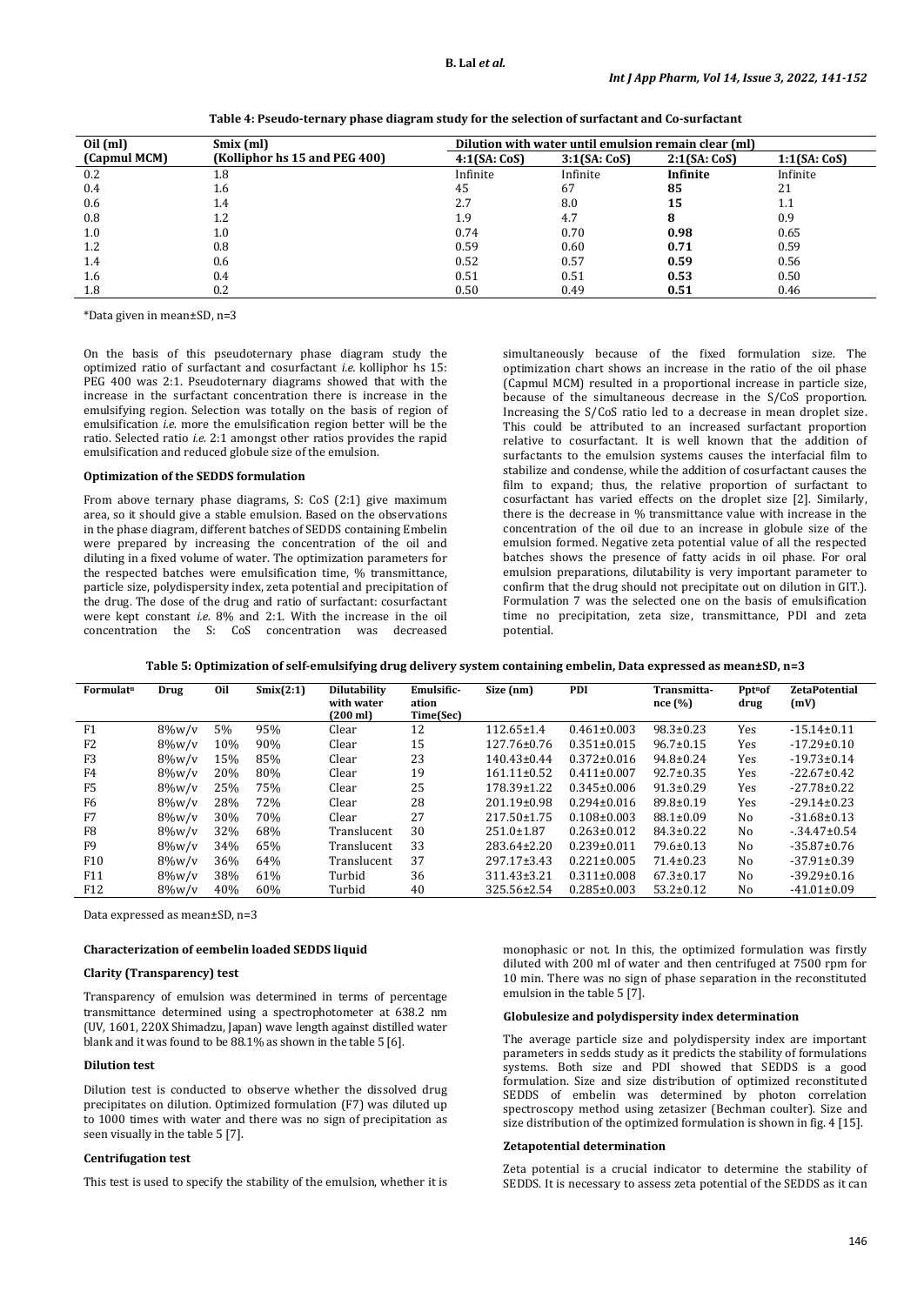identify the charge of oil globules in the emulsion. The increase in electrostatic repulsive forces between the globules prevents the coalescence of emulsion. On the contrary, a decrease in electrostatic repulsive forces can cause phase separation. The mean zeta potential of the emulsion obtained by diluting embelin loaded SEDDS with distilled water was −31±0.68 mV and the results are shown in fig. 4. The charge on the oil globules is negative due to free fatty acid present in the oil phase [15].



**Fig. 4: Size and polydispersity index of optimized embelin loaded SEDDS**



**Fig. 5: Zeta potential of optimized embelin loaded SEDDS**

#### **Viscosity measurement**

The viscosity of the optimized embelin loaded SEDDS(F7) was determined to check its character i.e. o/w or w/o and the viscosity of embelin loaded SEDDS formulation without water was determined to check its ability to be filled in hard or soft gelatin capsules. If the

system has very low viscosity, it may enhance the probability of leakage from the capsule and the system with very high viscosity may create problem in pourability [16]. Table 6 shows the viscosity and rheological parameters of optimized Embelin loaded SEDDS in to emulsion and table 4 shows the viscosity and rheological parameters of optimized SEDDS.

| Temp.          | Shear rate $(Sec-1)$ | % Torque (Nm)   | Viscosity (cP)   |
|----------------|----------------------|-----------------|------------------|
| $25^{\circ}$ C | 10                   | $6.32 \pm 0.43$ | $17.12 \pm 0.54$ |
| $25^{\circ}$ C | 20                   | $7.13 \pm 0.21$ | $16.37 \pm 0.27$ |
| $25^{\circ}$ C | 30                   | $8.72 \pm 0.78$ | $16.11 \pm 0.32$ |

Data expressed as mean±SD, n=3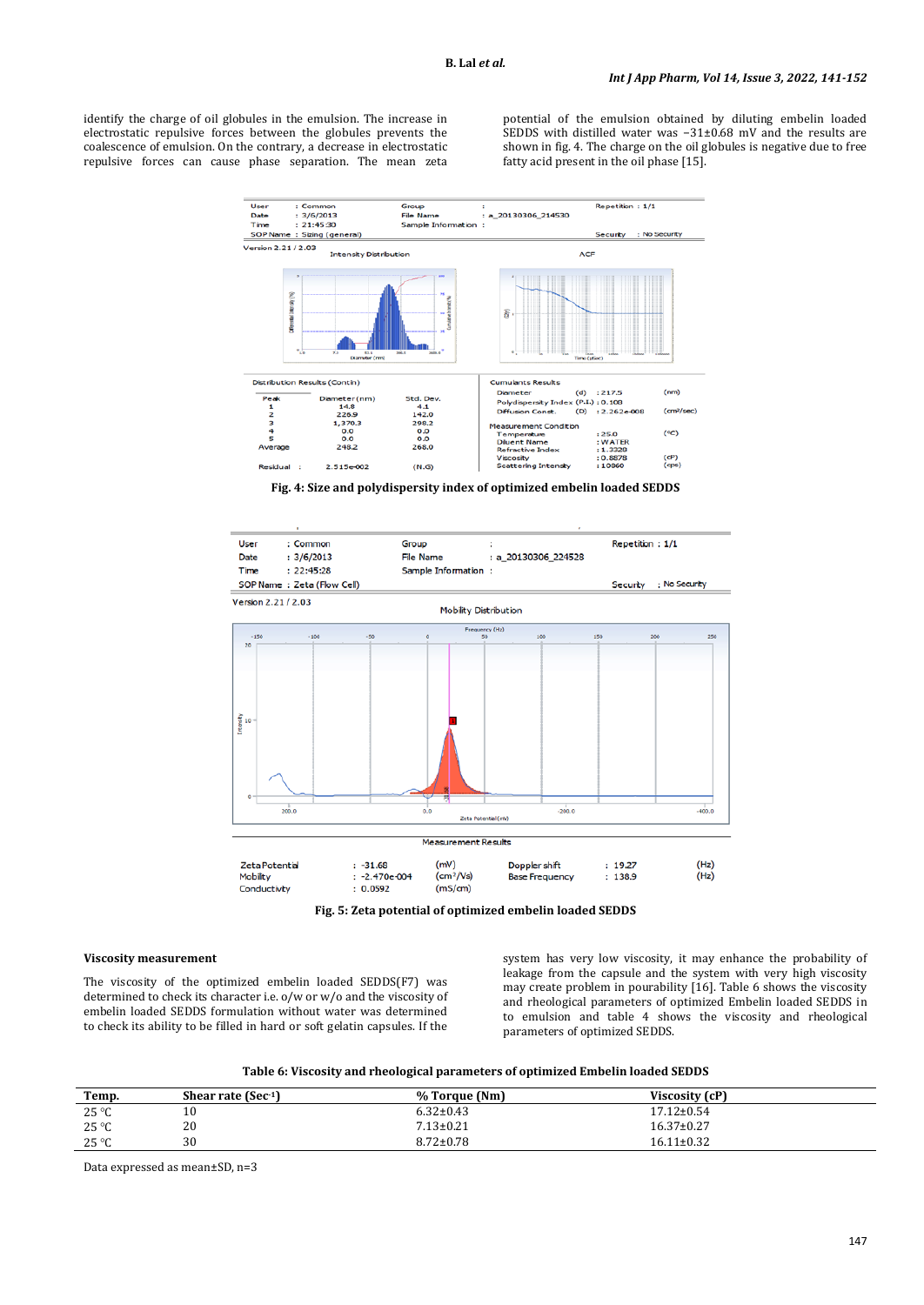The values in the table 6 showed that the type of emulsion was o/w and that value of viscosity was less than 25,000 cps at different shear rates. It implies that the developed SEDDS can be filled in hard gelatin capsules by commercial liquid filling equipments [17].

#### *In vitro* **drug release graph of embelin loaded SEDDS**

*In vitro* dissolution profile of embelin loaded SEDDS in comparison to plain drug suspension in phosphate buffer pH 7.4 is shown in fig. 6



**Fig. 6:** *In vitro* **profiles of Embelin loaded SEDDS and plain drug suspension in phosphate buffer (pH 7.4), data expressed as mean±SD, n=3**

Percentage cumulative release was above 95% for embelin loaded SEDDS in phosphate buffer pH 7.4, while it was only 23 % in case of plain drug suspension in phosphate buffer pH-7.4 after 120 h. Significant increase in the rate of release of Embelin from SEDDS compared to plain drug suspension can be attributed to its quick dispersibility and ability to keep drug in the solubilized state.

#### **Characterization of self-emulsifying powder**

Self-emulsifying powder was prepared to overcome the disadvantages associated with liquid SEDDS. Hence to increase the stability and patient compliance, optimized formulation F7 was adsorbed onto avicel 200. The amount of avicel 200 adsorbed to produce the free-flowing powder was 1% w/w (0.5% w/w, 1% w/w, 1.5% w/w of SEDDS formulation). This low amount of Avicel 200 required to produce free-flowing characteristics may be due to the larger surface area and adsorption capacity of avicel 200. Thus the Self-emulsifying powder containing avicel 200 (1g/g) as an adsorbent carrier was selected.

### **Flow properties**

### **Angle of repose**

Formula tan θ=H/r= 1.3/2.5=0.52

θ=27.474

The value of angle of repose is greater than 25; this indicates flow of powder is good.

#### **Drug content estimation**

Drug content of optimized SEDDS powder formulations was found to be 92.7%.

### **SEM Image of SEDDS powder**

The scanning electron micrographs in fig. 4.17 revealed that the selfemulsifying powder showed smooth granular particles after adsorbing the liquid SEDDS on the surface of avicel 200.



**Fig. 7: SEM image of SEDDS powder**

#### **Percentage** *in vitro* **drug release studies**

*In vitro* dissolution profile of embelin loaded SEDDS Powder in comparison to plain drug suspension in buffer pH 7.4 is shown in fig. 4.18



**Fig. 8: Dissolution profiles of Embelin loaded SEDDS powder and plain drug suspension in phosphate buffer (pH-7.4), Data expressed as mean±SD, n=3**

Percentage cumulative release was above 97% for embelin loaded SEDDS in phosphate buffer pH 7.4 while it was only 23 % in case of plain drug suspension in phosphate buffer pH-7.4 Significant increase in the rate of release of embelin from SEDDS compared to plain drug suspension can be attributed to its quick dispersibility and ability to keep drug in the solubilized state.

## *In vitro* **antiamoebic activity**

Standard embelin, Isolated embelin amd embelin loaded SEDDS powder were screened *in vitro* for antiamoebic activity against HM1: IMSS strain of *E. histolytica* by the microdilution method. E. histolytica trophozoites were cultured in TYIS-33 growth medium in 96-well microtitre plate. The test compounds (1 mg) were dissolved in DMSO (40 µl). The maximum concentrations of DMSO in the test did not exceed 0.25%, at which level no inhibition of amoebal growth occurred. The stock solutions of the compounds were prepared freshly before use at a concentration of 1 mg/ml. The IC50 values in µM are given in Tables 7. The results were estimated as the percentage of growth inhibition compared with the untreated controls and plotted as probit values as a function of the drug concentration. The IC50 and95% confidence limits were interpolated in the corresponding dose-response curve. Metronidazole was used as the reference drug which had a 50% inhibitory concentration of 1.84 mmol in our experiments.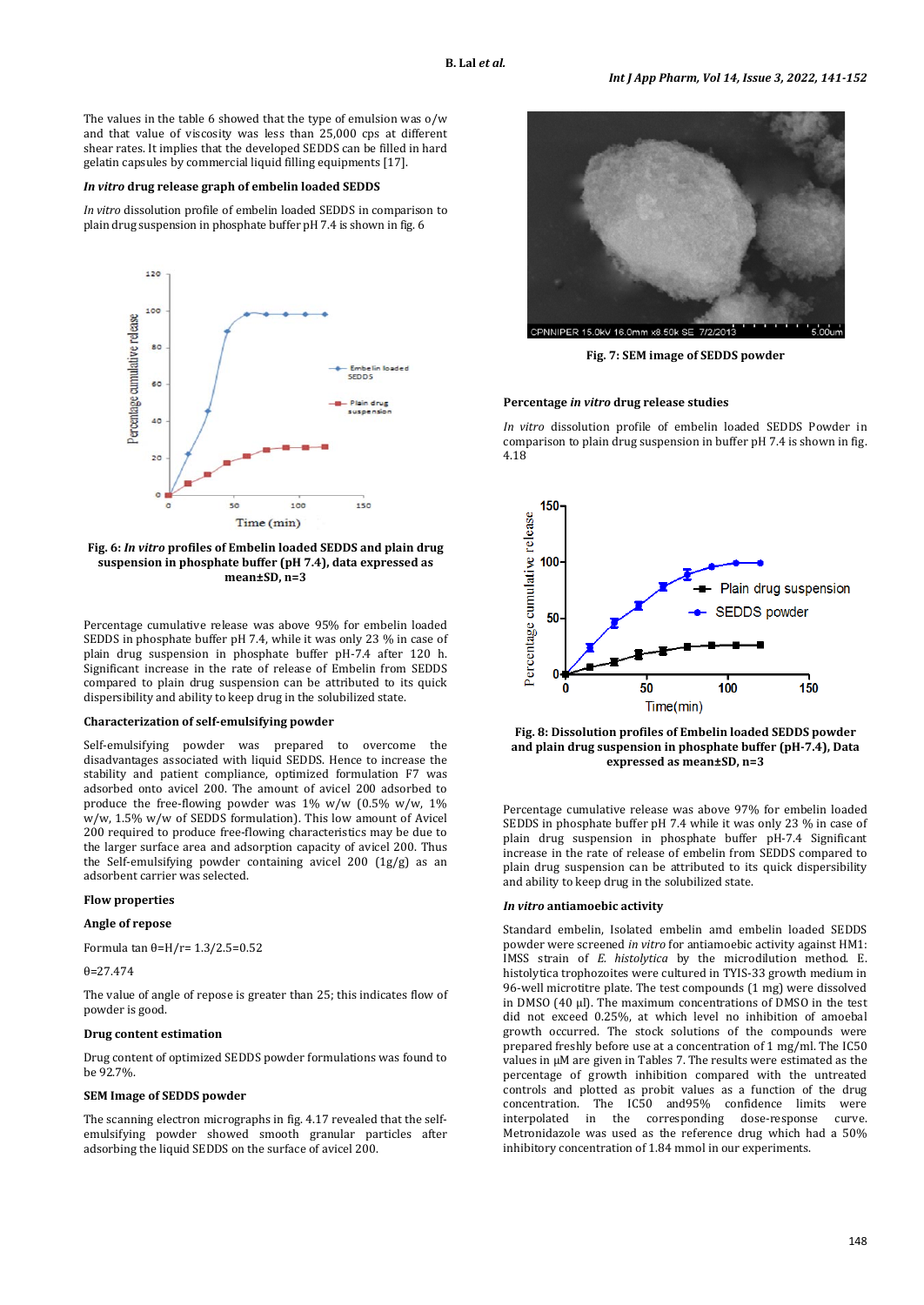

**c) Embelin loaded SEDDS powder**

**Fig. 9: Amoebicidal activity of different sample a) Standard embelin b) Metronidazole c) Embelin loaded SEEDS powder**

#### **Table 7: IC50 value of different test samples**

| <b>Test sample</b>          | $IC_{50}$ value $(\mu M)$ |
|-----------------------------|---------------------------|
| Standard embelin            | 1.354                     |
| Metronidazole               | 1.84                      |
| Embelin loaded SEEDS powder | 1.35                      |

\*Data expressed as mean±SD, n=3

#### **Cytotoxicity studies**

To examine the effect of antiamoebic formulation plain drug suspension, embelin loaded SEDDS powder and metronidazole on cell proliferation; we studied their cytotoxicity on human breast cancer MCF-7 cell line. A subconfluent population of MCF-7 cells was treated with increasing concentrations of compounds and the number of viable cells was measured after 48 h by MTT cell viability assay based on mitochondrial reduction of the MTT tetrazolium dye to a highly coloured blue formazone product. This assay usually shows high correlation with number of living cells and cell proliferation. The concentration range for all the formulations was 1.56-100 mmol. Fig. 4.20depicts the formulation i. e Plain Drug Suspension, embelin loaded SEDDS powder and metronidazole exhibited 100% viability at the concentration range of 1.56-100 mmol These results mean that Plain Drug Suspension, Embelin loaded SEDDS powder and Metronidazole were nontoxic against the human breast cancer MCF-7 cell line.



**Fig. 10: Percentage of viable cells after 48 h pre-treatment of human breast cancer MCF-7 cells with formulation (Blue color indicate-Embelin powder, Red color indicate-Embelin loaded SEDDS powder and Green Color indicate-Metronidazole), evaluated by MTT assay**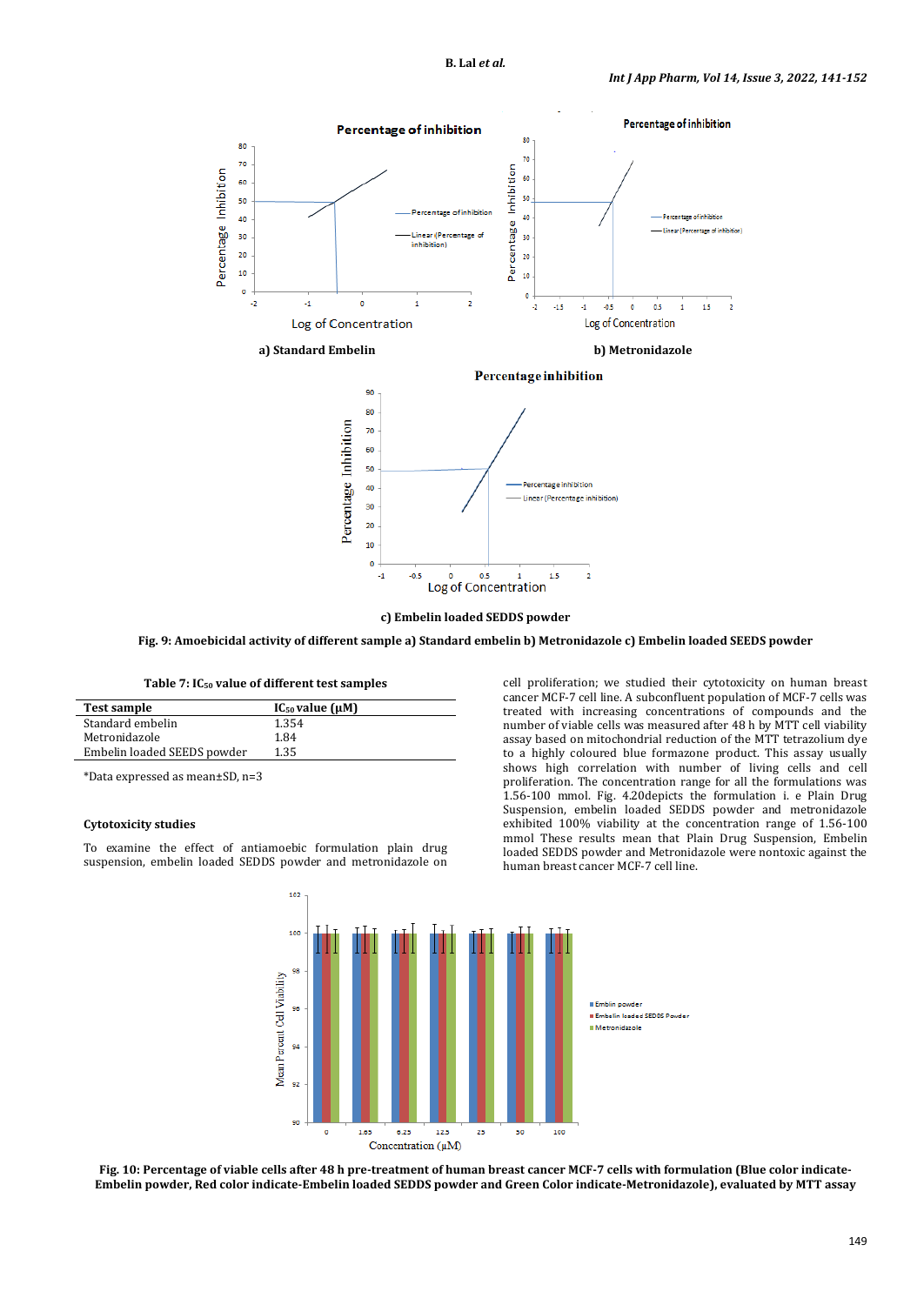#### **Pharmacokinetics study of embelin**

*In vivo* bioavailability and pharmacokinetic studies of Test Groups (Embelin load SEDDS) and Control group (plain drug suspension) were conducted in Two groups of guinea pig containing six animals in each group. Following oral dosage of sample, blood samples were

### **Software kinetic**

collected at specified time points and embelin concentration was determined in plasma by UV method. Results are tabulated as average plasma concentration of embelin (mcg/ml) for control and test groups along with standard deviation in table 8**.** The values are plotted with plasma concentration Vs time. Fig. 4. [22]. The pharmacokinetic parameters were calculated by using software kinetic.



**Fig. 11: Plasma concentration time curve following oral administration of Embelin plain drug suspension (D) and Embelin loaded SEDDS formulations (F) groups of guinea pig. Data expressed as mean±SD; \* p<0.05 statistically significant (n=6)**

**Table 8: Pharmacokinetic parameters of control and test sample calculated using plasma concentration time data using software kinetica**

| <b>Parameters</b>        | <b>Fomulation (F7)</b> | Plane drugs (D) |
|--------------------------|------------------------|-----------------|
| $Cmax(\mu g/ml)$         | 6.33                   | วว<br>ن ، ے     |
| Tmax(h)                  |                        |                 |
| $AUC(\mu g\text{-}h/ml)$ | 42.062                 | 21.175          |
| $T_{1/2}$ (h)            | 5.29                   | 6.69            |

The  $C_{\text{max}}$  of embelin plain drug suspension was 2.3  $\mu$ g/ml after 4.0 h, whereas it was 6.33 µg/ml for the embelin loaded SEDDS, This may have been due to the slow diffusion of embelin from the dispersed oil globules to the continuous medium and higher lymphatic uptake may increase the Tmax. It indicates the release of drug was higher from the embelin loaded SEDDS than from the control. However, plasma half-life of the test formulations (Embelin loaded SEDDS) was less than that obtained with embelin Suspension in guinea pigs. Hence it is evident that the observed bio-availability increase in case of embelin loaded SEDDS formulation is due to increased absorption process with no contribution of the elimination process in it. The relative bioavailability of the embelin loaded SEDDS formulations as a comparison to the plain drug suspension was calculated by using mentioned formula and given in the table 8

$$
F = \frac{AUC \int_p D_D}{AUC \int_q D_F} \times 100
$$

AUC = Area under curve

F= Optimized Formulation

D=Dose (10 mg/kg)

d= Plain Drug

Relative bioavailability of Embelin loaded SEDDS as a comparison to plain drug is 1.98 fold

### **Histopathology study**

The causative protozoan parasite, *Entamoeba histolytica*, is a potent pathogen. Secreting proteinases that dissolve host tissues, killing

host cells on contact, *E histolytica* trophozoites invade the intestinal mucosa, causing amoebic colitis [15] and ulcers [18] which are clearly visible in the disease control histology i. e 1) ulceration 2) colitis by the black spot. Metronidazole, SEDDS, Embelin Loaded SEDDS Powder, Embelin Powder was treated the ulceration and colitis, which are clearly visible that there was no sign of black spot and ulceration at in the histology in fig. 12 Show the *In vivo* treatment of amoebiasis by different formulations, b,c, d, e respectively.



**Fig. 12(a): Disease control: show ulceration and colitis by blackspot**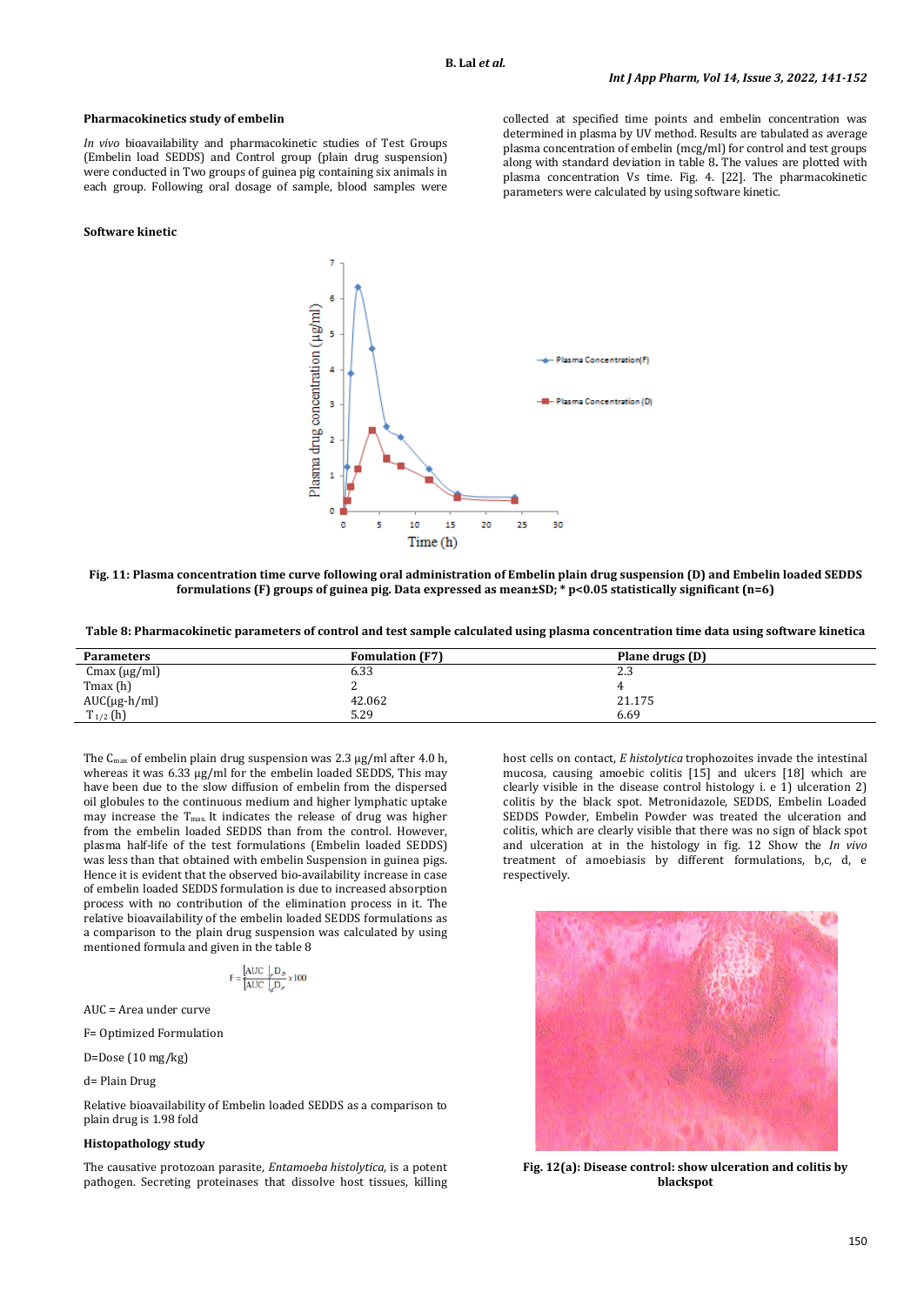

**Fig. 12(b): Metronidazole treated: show no sign of ulceration and colitis**



**Fig. 12(c): Embelin loaded SEDDS treated: show no sign of ulceration and colitis**



**Fig. 12(d): Embelin loaded SEDDS Powder Treated: show no sign of ulceration and colitis**



**Fig. 12(e): Embelin powder treated: show no sign of ulceration and colitis**

## **CONCLUSION**

Present study showed the stronger amoebicidal action of embelin may associated with some specific interaction of the active embelin with the cell wall of the parasites or with a more effective mechanism of penetration into the parasites through the membrane channels. These results of *in vitro* and *in vivo* suggest that embelin is potential therapeutic drug for the treatment of *E. histolytica* infection. Further studies aimed that understanding the molecular mechanism involved in the amoebicidal action of embelin. Development of a self-emulsified drug delivery system leads to an increase the bioavailability of embelin up to 1.98 fold and Cytotoxicity study (MTT assay) shows the Plain Drug Suspension, Embelin loaded SEDDS powder and Metronidazole exhibited 100% viability at the concentration range of 1.56-100 mmol.

**FUNDING**

Nil

### **AUTHORS CONTRIBUTIONS**

All the authors have contributed equally.

### **CONFLICT OF INTERESTS**

Declared none

### **REFERENCES**

- 1. Sehgal D, Bhattacharya A, Bhattacharya S. Pathogenesis of infection by *Entamoeba histolytica*. J Biosci. 1996;21(3):423-32. doi[: 10.1007/BF02703099.](https://doi.org/10.1007/BF02703099)
- 2. Patel PA, Chaulang GM, Akolkotkar A. Self-emulsifying drug delivery system: a review. Res J Pharm Technol. 2008;1:313- 23.
- 3. Anon, National Medicinal Plants Board. Ministry of Health and Family Welfare press releases; 2008. p. 2-5.
- 4. Bhandari U, Ansari MN, Islam F, Tripathi CD. The effect of aqueous extract of *Embelia ribes Burm* on serum homocysteine, lipids and oxidative enzymes in methionine-induced hyperhomocysteinemia. Indian J Pharmacol. 2008;40(4):152-7. doi[: 10.4103/0253-7613.43161,](https://doi.org/10.4103/0253-7613.43161) PMI[D 20040948.](https://www.ncbi.nlm.nih.gov/pubmed/20040948)
- 5. Kallakunta VR, Bandari S, Jukanti Raju, Veerareddy PR. Oral self-emulsifying powder of lercanidipine hydrochloride: formulation and evaluation. Powder Technol. 2012;221:375- 82. doi[: 10.1016/j.powtec.2012.01.032.](https://doi.org/10.1016/j.powtec.2012.01.032)
- 6. Pouton CW. Lipid formulations for oral administration of drugs: non-emulsifying, self-emulsifying and 'self-micro emulsifying drug delivery systems. Eur J Pharm Sci. 2000;11Suppl 2:S93-8. doi: [10.1016/s0928-0987\(00\)00167-6,](https://doi.org/10.1016/s0928-0987(00)00167-6)  PMI[D 11033431.](https://www.ncbi.nlm.nih.gov/pubmed/11033431)
- 7. Elnaggar YSR, El-Massik MA, Abdallah OY. Self-nano emulsifying drug delivery systems of tamoxifen citrate: design and optimization. Int J Pharm. 2009;380(1-2):133-41. doi: [10.1016/j.ijpharm.2009.07.015,](https://doi.org/10.1016/j.ijpharm.2009.07.015) PMI[D 19635537.](https://www.ncbi.nlm.nih.gov/pubmed/19635537)
- 8. Dixit RP, Nagarsenker MS. Self-nanoemulsifying granules of ezetimibe: design, optimization and evaluation. Eur J Pharm Sci. 2008;35(3):183-92. doi: [10.1016/j.ejps.2008.06.013,](https://doi.org/10.1016/j.ejps.2008.06.013) PMID [18652892.](https://www.ncbi.nlm.nih.gov/pubmed/18652892)
- Yang SC, Gursoy RN, Lambert G, Benita S. Enhanced oral absorption of paclitaxel in a novel self-microemulsifying drug delivery system with or without concomitant use of Pglycoprotein inhibitors. Pharm Res. 2004;21(2):261-70. doi: [10.1023/b:pham.0000016238.44452.f1,](https://doi.org/10.1023/b:pham.0000016238.44452.f1) PMI[D 15032307.](https://www.ncbi.nlm.nih.gov/pubmed/15032307)
- 10. Wright CW, O'Neill MJ, Phillipson JD, Warhurst DC. Use of microdilution to assess *in vitro* antiamoebic activities of Brucea javanica fruits, Simarouba amara stem, and a number of quassinoids. Antimicrob Agents Chemother. 1988;32(11):1725- 9. doi[: 10.1128/AAC.32.11.1725.](https://doi.org/10.1128/AAC.32.11.1725) PMI[D 2908094.](https://www.ncbi.nlm.nih.gov/pubmed/2908094)
- 11. Hayat F, Salahuddin A, Zargan J, Azam A. Synthesis, characterization, antiamoebic activity and cytotoxicity of novel 2-(quinolin-8-yloxy) acetohydrazones and their cyclized  $(1,2,3$ -thiadiazole derivatives). Eur J Med Chem. 2010;45(12):6127-34. doi: [10.1016/j.ejmech.2010.09.066,](https://doi.org/10.1016/j.ejmech.2010.09.066) PMI[D 20961670.](https://www.ncbi.nlm.nih.gov/pubmed/20961670)
- 12. Guo F, Zhong H, He J, Xie B, Liu F, Xu H, Liu M, Xu C. Self-micro emulsifying drug delivery system for improved oral bioavailability of dipyridamole: preparation and evaluation. Arch Pharm Res. 2011;34(7):1113-23. doi: [10.1007/s12272-](https://doi.org/10.1007/s12272-011-0709-8) [011-0709-8,](https://doi.org/10.1007/s12272-011-0709-8) PMI[D 21811918.](https://www.ncbi.nlm.nih.gov/pubmed/21811918)